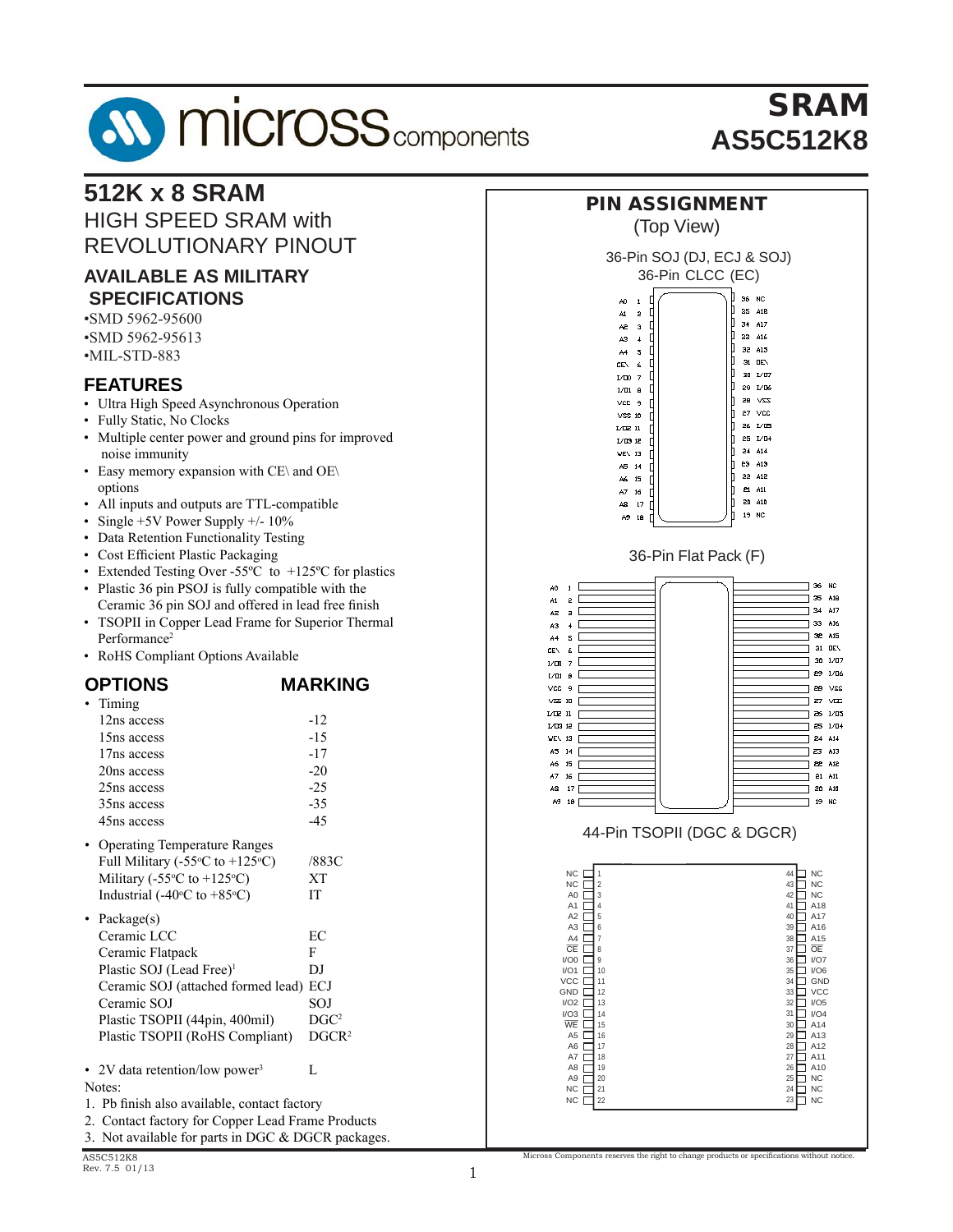# **AV MICrOSS** components

# **SRAM AS5C512K8**

#### **GENERAL DESCRIPTION**

 The AS5C512K8 is a high speed SRAM. It offers flexibility in high-speed memory applications, with chip enable (CE\) and output enable (OE\) capabilities. These features can place the outputs in High-Z for additional flexibility in system design.

Writing to these devices is accomplished when write enable (WE\) and CE\ inputs are both LOW. Reading is accomplished when WE\ remains HIGH and CE\ and OE\ go LOW.

 As a option, the device can be supplied offering a reduced power

standby mode, allowing system designers to meet low standby power requirements. This device operates from a single +5V power supply and all inputs and outputs are fully TTL-compatible.

and all inputs and outputs are fully 11L-compatible.<br>The ASSC512K8DJ offers the convenience and reliability of the **AS5C512K8** The AS5C512K8DJ is footprint compatible with 36 pin CSOJ pack-Australing is accomplished when WEAU THE ABSESTEROBS IS toop the Companion with 50 pm CBOS pack<br>go LOW. age of the SMD 5692-95600. TSOPII with copper lead frame offers AS5C512K8 SRAM and has the cost advantage of a durable plastic. superior thermal performance.

### **FUNCTIONAL BLOCK DIAGRAM**



*\*On the low voltage Data Retention option.*

#### **TRUTH TABLE**

| <b>IMODE</b>         |   | <b>OENICENIWEN</b> | <b>I/O</b> | <b>IPOWER</b>         |  |
|----------------------|---|--------------------|------------|-----------------------|--|
| <b>ISTANDBY</b>      |   |                    |            | <b>HIGH-Z STANDBY</b> |  |
| <b>IREAD</b>         |   |                    |            | <b>ACTIVE</b>         |  |
| <b>INOT SELECTED</b> | н |                    | HIGH-Z     | <b>ACTIVE</b>         |  |
| <b>WRITE</b>         |   |                    |            | <b>ACTIVE</b>         |  |

 $X = Don't Care$ 

#### **PIN FUNCTIONS**

| $AO - A18$                 | <b>Address Inputs</b> |
|----------------------------|-----------------------|
| WE\                        | <b>Write Enable</b>   |
| CE\                        | <b>Chip Enable</b>    |
| OE\                        | <b>Output Enable</b>  |
| $I/O_0 - I/O_7$            | Data Inputs/Outputs   |
| $\mathsf{V}_{\mathsf{cc}}$ | Power                 |
| $\rm V_{ss}$               | Ground                |
| N <sub>C</sub>             | No Connection         |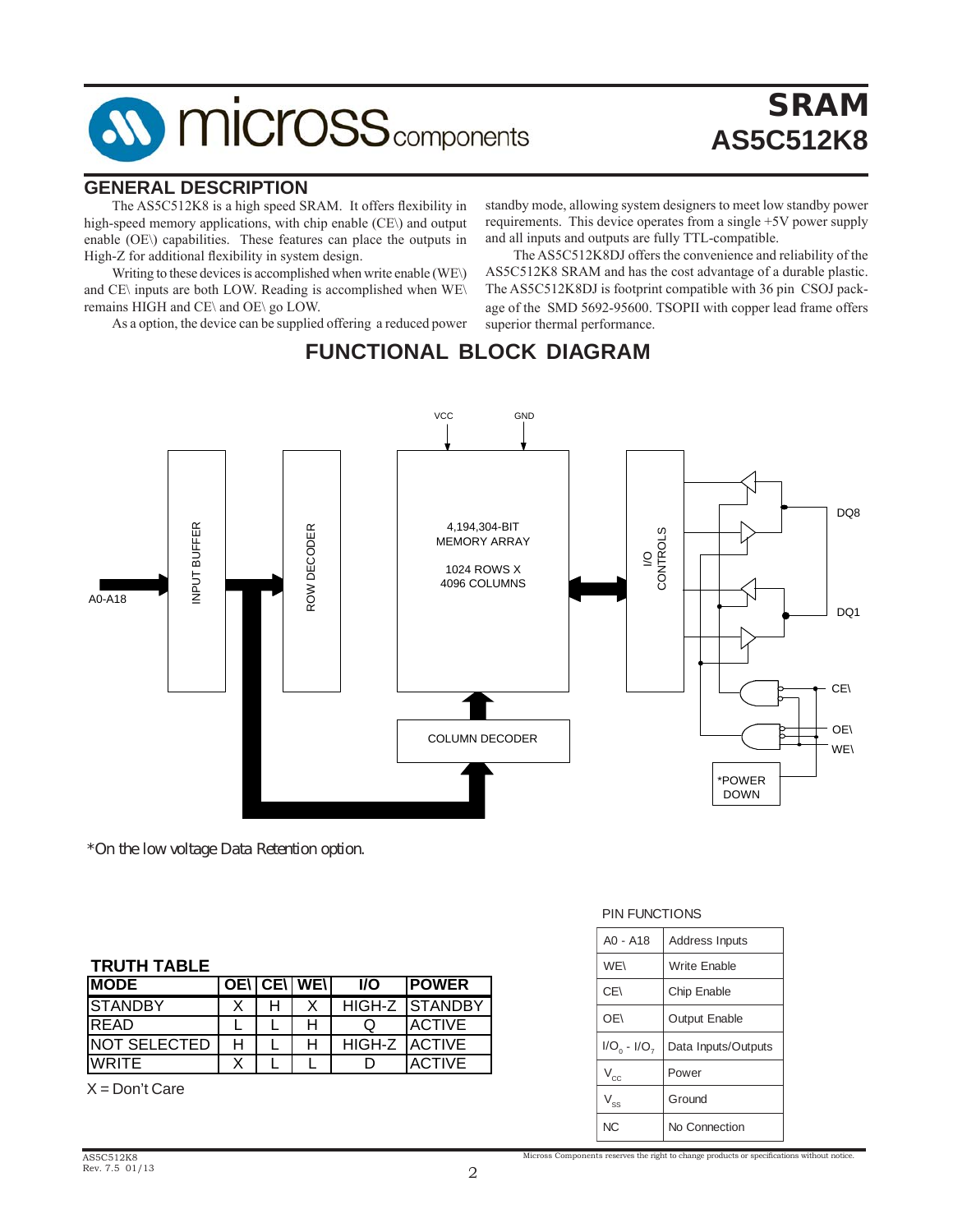

# SRAM **AS5C512K8**

#### **ABSOLUTE MAXIMUM RATINGS\***

| Voltage on Vcc Supply Relative to Vss       |  |
|---------------------------------------------|--|
|                                             |  |
|                                             |  |
| Storage Temperature (Ceramic)55°C to +125°C |  |
| Short Circuit Output Current (per I/O)20mA  |  |
|                                             |  |
|                                             |  |
|                                             |  |

\*Stresses greater than those listed under "Absolute Maximum Ratings" may cause permanent damage to the device. This is a stress rating only and functional operation of the device at these or any other conditions above those indicated in the operation section of thisspecification is not implied. Exposure to absolute maximum rating conditions for extended periods may affect reliability.

\*\* Junction temperature depends upon package type, cycle time, loading, ambient temperature and airflow, and humidity.

### **ELECTRICAL CHARACTERISTICS AND RECOMMENDED DC OPERATING CONDITIONS**

(-55°C <u><</u> T<sub>A</sub> ≤ +125°C & -40°C <u><</u> T<sub>A</sub> ≤ +85°C ; Vcc = 5V <u>+</u>10%)

|                                    |  |                                                                                            |                 |                                                                                                                                                                                                                                                                                                                                        |    |       |       | <b>MAX</b> |       |       |                                  |                    |
|------------------------------------|--|--------------------------------------------------------------------------------------------|-----------------|----------------------------------------------------------------------------------------------------------------------------------------------------------------------------------------------------------------------------------------------------------------------------------------------------------------------------------------|----|-------|-------|------------|-------|-------|----------------------------------|--------------------|
| <b>DESCRIPTION</b>                 |  | <b>CONDITIONS</b>                                                                          | <b>SYM</b>      |                                                                                                                                                                                                                                                                                                                                        |    | $-17$ | $-20$ | $-25$      | $-35$ | $-45$ |                                  | <b>UNITS NOTES</b> |
| Power Supply<br>Current: Operating |  | $WE = CE \lt V_{IL}$ ; $Vec = MAX$<br>f = MAX = $1/t_{RC}$<br>Outputs Open                 | $I_{CCSP}$      |                                                                                                                                                                                                                                                                                                                                        |    |       | 90    | 90         | 80    | 70    | mA<br>mA<br>mA<br>mA<br>mA<br>mA | 3                  |
|                                    |  | "L" Version Only                                                                           | <b>I</b> CCLP   | 75                                                                                                                                                                                                                                                                                                                                     | 75 | 75    | 65    | 65         | 60    | 50    |                                  |                    |
|                                    |  | $CE \ge V_{IH}$ , All other inputs $\le V_{IL}$ ,<br>$Vcc = MAX, f = 0$ ,<br>Outputs Open  | <b>I</b> SBTSP  | $-12$<br>$-15$<br>100 100 100<br>20<br>20<br>20<br>20<br>20<br>20<br>20<br>10<br>10<br>10<br>10<br>10<br>10<br>10<br>15<br>15<br>15<br>15<br>15<br>15<br>15<br>5<br>5<br>5<br>5<br>5<br>5<br>5<br><b>UNITS</b><br><b>MAX</b><br><b>MIN</b><br>2.2<br>V<br>$Vec + 0.5$<br>$\vee$<br>$-0.5$<br>0.8<br>$-2$<br>2<br>μA<br>$-2$<br>2<br>μA |    |       |       |            |       |       |                                  |                    |
| Power Supply                       |  | "L" Version Only                                                                           | <b>I</b> SBTLP  |                                                                                                                                                                                                                                                                                                                                        |    |       |       |            |       |       |                                  |                    |
| Current: Standby                   |  | $CE \ge$ Vcc -0.2V; Vcc = MAX<br>$V_{IN}$ Vss +0.2V or<br>$V_{IN} \geq Vcc - 0.2V$ ; f = 0 | <b>ISBCSP</b>   |                                                                                                                                                                                                                                                                                                                                        |    |       |       |            |       |       |                                  |                    |
|                                    |  | "L" Version Only                                                                           | <b>ISBCLP</b>   |                                                                                                                                                                                                                                                                                                                                        |    |       |       |            |       |       |                                  |                    |
| <b>DESCRIPTION</b>                 |  | <b>CONDITIONS</b>                                                                          | <b>SYM</b>      |                                                                                                                                                                                                                                                                                                                                        |    |       |       |            |       |       |                                  | <b>NOTES</b>       |
| Input High (Logic 1) Voltage       |  |                                                                                            | $V_{\text{IH}}$ |                                                                                                                                                                                                                                                                                                                                        |    |       |       |            |       |       |                                  | 1                  |
| Input Low (Logic 0) Voltage        |  |                                                                                            | $V_{IL}$        |                                                                                                                                                                                                                                                                                                                                        |    |       |       |            |       |       |                                  | 1, 2               |
| Input Leakage Current              |  | $0V \leq V_{IN} \leq V_{CC}$                                                               | Īц              |                                                                                                                                                                                                                                                                                                                                        |    |       |       |            |       |       |                                  |                    |
| Output Leakage Current             |  | Output(s) Disabled<br>$0V \leq V_{OUT} \leq V_{CC}$                                        | $I_{LO}$        |                                                                                                                                                                                                                                                                                                                                        |    |       |       |            |       |       |                                  |                    |

|                     | $V = V \cup U$ $V = V \cup V$ | ט∟י          |         |         |  |
|---------------------|-------------------------------|--------------|---------|---------|--|
| Output High Voltage | l <sub>OH</sub> = -4.0 mA     | Ѵон          | 2.4     | $- - -$ |  |
| Output Low Voltage  | $I_{OL}$ = 8 mA               | $V_{OL}$     | $- - -$ | 0.4     |  |
| Supply Voltage      |                               | $V_{\rm CC}$ | 4.5     | 5.5     |  |

### **CAPACITANCE**

| <b>PARAMETER</b>   | <b>CONDITIONS</b>              | <b>SYMBOL</b> | <b>MAX</b> | <b>UNITS</b> | <b>NOTES</b> |
|--------------------|--------------------------------|---------------|------------|--------------|--------------|
| Input Capacitance  | $T_A = 25^{\circ}$ C, f = 1MHz | ◡             |            | рF           | 4            |
| Output Capactiance | $V_{IN} = 0$                   | Co            | 10         | рF           | 4            |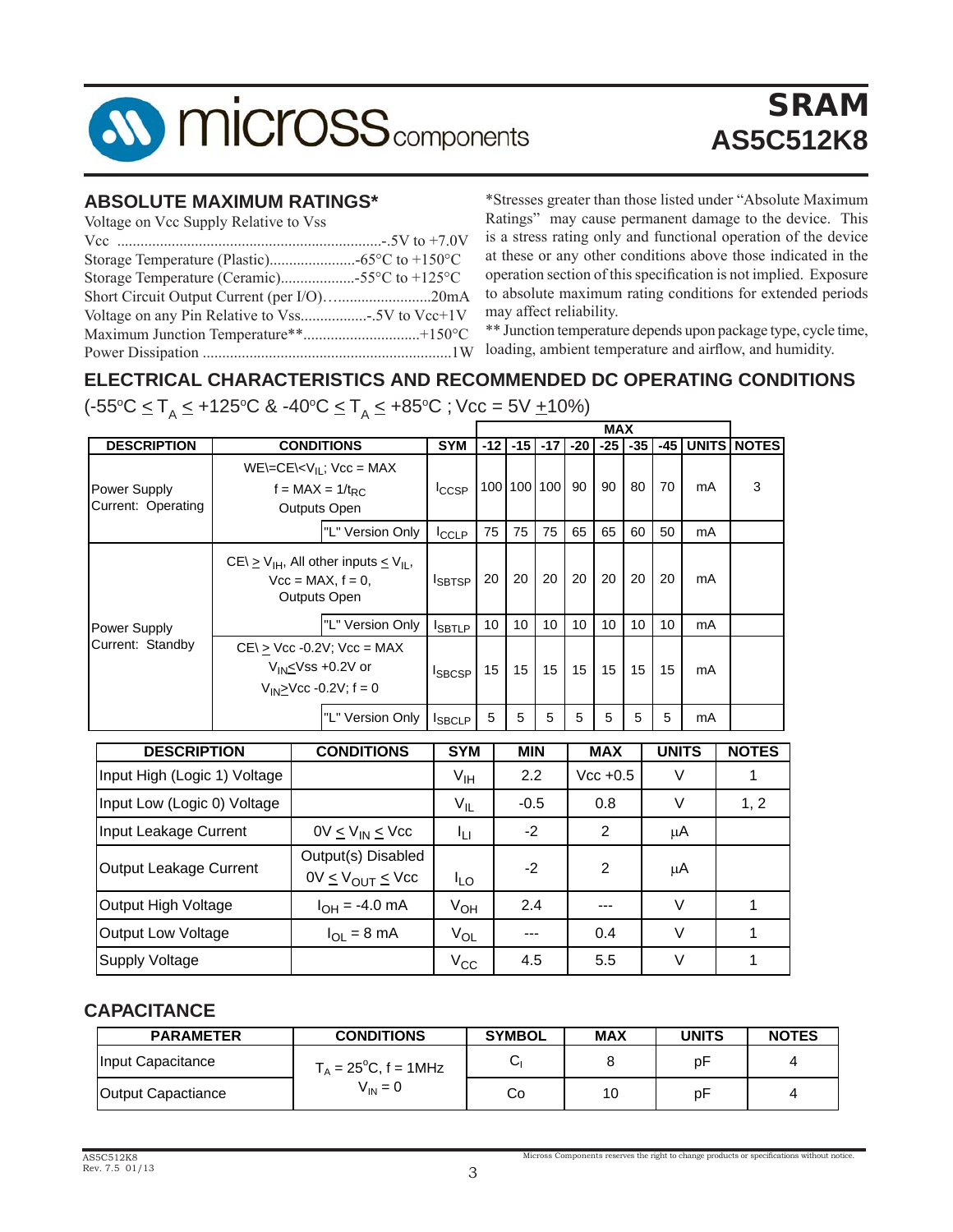

### **ELECTRICAL CHARACTERISTICS AND RECOMMENDED AC OPERATING CONDITIONS**

(-55°C ≤ T<sub>A</sub> ≤ +125°C or -40°C to +85°C; Vcc = 5V <u>+</u>10%)

| <b>DESCRIPTION</b>                 | $-12$<br><b>SYM</b> |                |     |                | $-15$          |                | $-17$                                                                                        |                | $-20$ |          | $-25$ |                | $-35$ |                | $-45$ |    | <b>UNITS NOTES</b> |
|------------------------------------|---------------------|----------------|-----|----------------|----------------|----------------|----------------------------------------------------------------------------------------------|----------------|-------|----------|-------|----------------|-------|----------------|-------|----|--------------------|
|                                    |                     |                |     |                |                |                | <u>MIN XAM   MIN XAM   MIN XAM   MIN XAM   MIN XAM   MIN XAM   MIN XAM   MIN XAM   MIN X</u> |                |       |          |       |                |       |                |       |    |                    |
| <b>READ CYCLE</b>                  |                     |                |     |                |                |                |                                                                                              |                |       |          |       |                |       |                |       |    |                    |
| <b>Read Cycle Time</b>             | $t_{RC}$            | 12             |     | 15             |                | 17             |                                                                                              | 20             |       | 25       |       | 35             |       | 45             |       | ns |                    |
| Address Access Time                | $t_{AA}$            |                | 12  |                | 15             |                | 17                                                                                           |                | 20    |          | 25    |                | 35    |                | 45    | ns |                    |
| Chip Enable Access Time            | $t_{ACE}$           |                | 12  |                | 15             |                | 17                                                                                           |                | 20    |          | 25    |                | 35    |                | 45    | ns |                    |
| Output Hold From Address Change    | $t_{OH}$            | $\overline{2}$ |     | $\overline{2}$ |                | $\overline{2}$ |                                                                                              | $\overline{2}$ |       | 2        |       | $\overline{2}$ |       | $\overline{2}$ |       | ns |                    |
| Chip Enable to Output in Low-Z     | $t_{LZCE}$          | $\overline{2}$ |     | $\overline{2}$ |                | $\overline{2}$ |                                                                                              | $\overline{2}$ |       | 2        |       | $\overline{2}$ |       | $\overline{2}$ |       | ns | 4, 6, 7            |
| Chip Disable to Output in High-Z   | $t_{HZCE}$          | $\Omega$       | 6.5 | $\Omega$       | $\overline{7}$ | $\Omega$       | 8                                                                                            | 0              | 8     | $\Omega$ | 10    | 0              | 15    | $\Omega$       | 20    | ns | 4, 6, 7            |
| <b>Output Enable Acess Time</b>    | $t_{AOE}$           |                | 7   |                | 8              |                | 8                                                                                            |                | 10    |          | 12    |                | 15    |                | 25    | ns |                    |
| Output Enable to Output in Low-Z   | $t_{LZOF}$          | $\Omega$       |     | $\Omega$       |                | $\Omega$       |                                                                                              | $\Omega$       |       | $\Omega$ |       | $\Omega$       |       | $\Omega$       |       | ns | 4, 6, 7            |
| Output Disable to Output in High-Z | $t_{HZOE}$          | $\Omega$       | 6.5 | $\Omega$       | $\overline{7}$ | 0              | 8                                                                                            | $\Omega$       | 8     | $\Omega$ | 10    | $\Omega$       | 15    | $\Omega$       | 20    | ns | 4, 6, 7            |
| <b>WRITE CYCLE</b>                 |                     |                |     |                |                |                |                                                                                              |                |       |          |       |                |       |                |       |    |                    |
| <b>WRITE Cycle Time</b>            | $t_{WC}$            | 12             |     | 15             |                | 17             |                                                                                              | 20             |       | 25       |       | 35             |       | 45             |       | ns |                    |
| Chip Enable to End of Write        | $t_{\text{CW}}$     | 12             |     | 15             |                | 16             |                                                                                              | 17             |       | 20       |       | 30             |       | 35             |       | ns |                    |
| Address Valid to End of Write      | t <sub>aw</sub>     | 12             |     | 15             |                | 16             |                                                                                              | 17             |       | 20       |       | 30             |       | 35             |       | ns |                    |
| <b>Address Setup Time</b>          | $t_{AS}$            | 0              |     | $\Omega$       |                | 0              |                                                                                              | 0              |       | $\Omega$ |       | 0              |       | $\Omega$       |       | ns |                    |
| Address Hold From End of Write     | $t_{AH}$            | $\Omega$       |     | $\Omega$       |                | 0              |                                                                                              | 0              |       | $\Omega$ |       | $\Omega$       |       | $\Omega$       |       | ns |                    |
| <b>WRITE Pulse Width</b>           | t <sub>wp</sub>     | 12             |     | 15             |                | 16             |                                                                                              | 17             |       | 20       |       | 30             |       | 35             |       | ns |                    |
| Data Setup Time                    | $t_{DS}$            | 6.5            |     | 7              |                | 9              |                                                                                              | 10             |       | 12       |       | 20             |       | 25             |       | ns |                    |
| Data Hold Time                     | $t_{\text{DH}}$     | $\Omega$       |     | $\Omega$       |                | $\Omega$       |                                                                                              | 0              |       | $\Omega$ |       | 0              |       | $\Omega$       |       | ns |                    |
| Write Disable to Output in Low-Z   | t <sub>LZWE</sub>   | 0              |     | 0              |                | 0              |                                                                                              | 0              |       | $\Omega$ |       | 0              |       | 0              |       | ns | 4, 6, 7            |
| Write Enable to Output in High-Z   | t <sub>HZWE</sub>   | $\Omega$       | 6.5 | $\Omega$       |                | 0              | 8                                                                                            | 0              | 8     | 0        | 10    | 0              | 15    | $\mathbf 0$    | 20    | ns | 4, 6, 7            |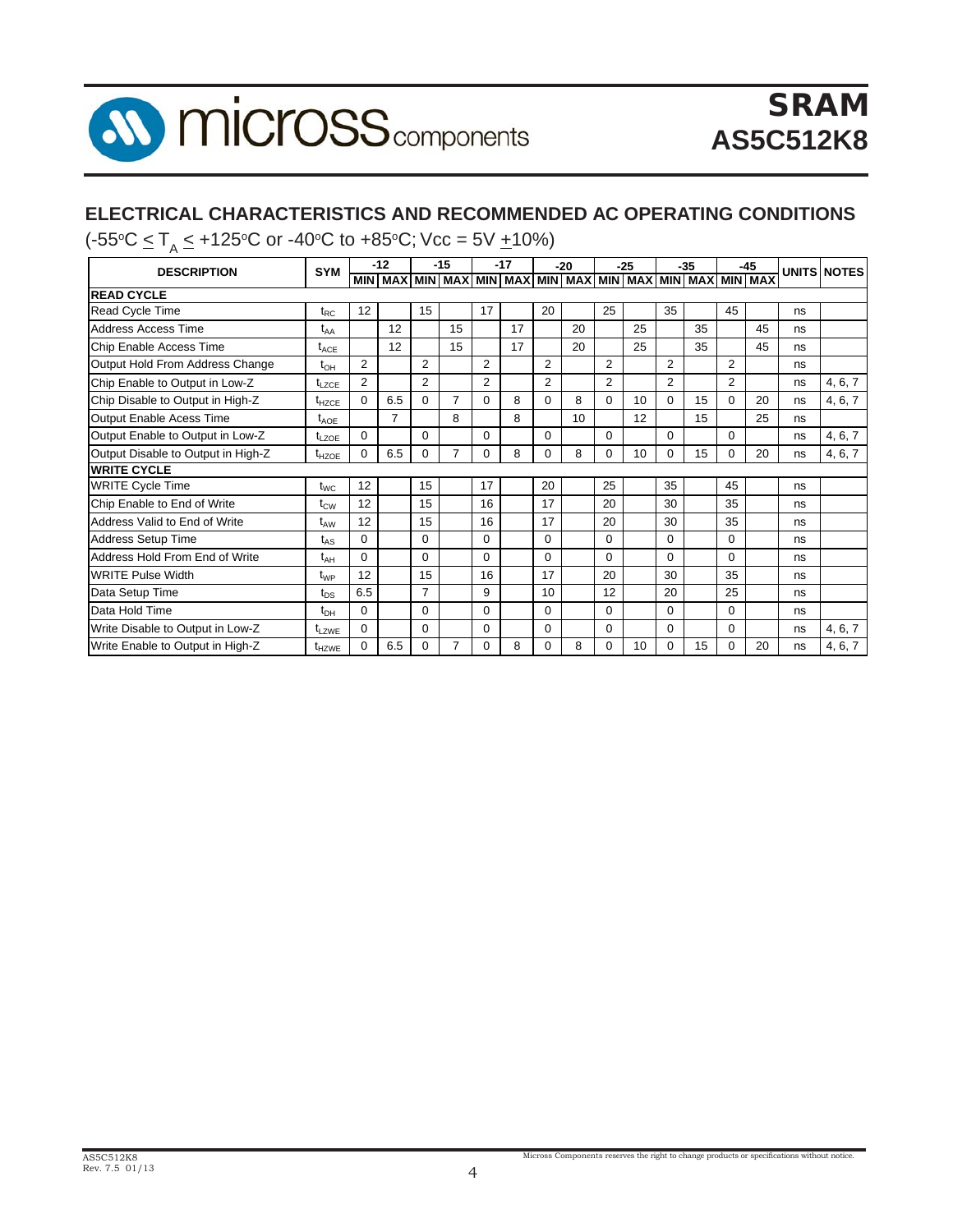

# SRAM SRAM **AS5C512K8 AS5C512K8**

#### **AC TEST CONDITIONS AC TEST CONDITIONS**



#### and 2

#### **NOTES**

- 1. All voltages referenced to  $V_{SS}$  (GND).  $\mathbf{S}$ oltages referenced to  $\rm V_{ss}$  (GNI
- 2.  $-2V$  for pulse width  $\leq$  20ns
- 3.  $I_{\text{cc}}$  is dependent on output loading and cycle rates.
- 4. This parameter is guaranteed but not tested.
- 5. Test conditions as specified with the output loading as shown in Fig. 1 unless otherwise noted. 1
- 6. LZCE, LZWE, LZOE, 'HZCE, 'HZOE and 'HZWE are specified with  $CL = 5pF$  as in Fig. 2. Transition is measured  $\pm 200$ mV from steady state voltage.
- 7. At any given temperature and voltage condition, 'HZCE is less than 'LZCE, and 'HZWE is less than tLZWE.  $W\ E.$
- 8. WE\ is HIGH for READ cycle.
- 9. Device is continuously selected. Chip enables and output enables are held in their active state.
- 10. Address valid prior to, or coincident with, latest occurring chip enable.
- 11.  ${}^tRC = Read Cycle Time$ .
- 12. Chip enable and write enable can initiate and terminate a WRITE cycle.
- 13. Output enable  $(OE)$  is inactive (HIGH).
- 14. Output enable  $(OE)$  is active  $(LOW)$ .
- 15. ASI does not warrant functionality nor reliability of any product in which the junction temperature exceeds  $150^{\circ}$ C. Care should be taken to limit power to acceptable levels.

### **DATA RETENTION ELECTRICAL CHARACTERISTICS** (L Version Only) **DATA RETENTION ELECTRICAL CHARACTERISTICS** (L Version Only)

| <b>DESCRIPTION</b>      | <b>CONDITIONS</b>                                                       |              | <b>SYM</b>        | <b>MIN</b> | <b>MAX</b> | <b>UNITS</b> | <b>NOTES</b> |
|-------------------------|-------------------------------------------------------------------------|--------------|-------------------|------------|------------|--------------|--------------|
| Vcc for Retention Data  | $ CE  > V_{CC}$ -0.2V<br>$V_{\text{IN}}$ > V <sub>CC</sub> -0.2 or 0.2V |              | V <sub>DR</sub>   | 2          |            | V            |              |
| Data Retention Current  |                                                                         | $Vcc = 2.0V$ | <sup>I</sup> CCDR |            | າ          | mA           |              |
| Chip Deselect to Data   |                                                                         |              | $t_{CDR}$         | 0          |            | ns           | 4            |
| Operation Recovery Time |                                                                         |              | ιR                | 10         |            | ms           | 4, 11        |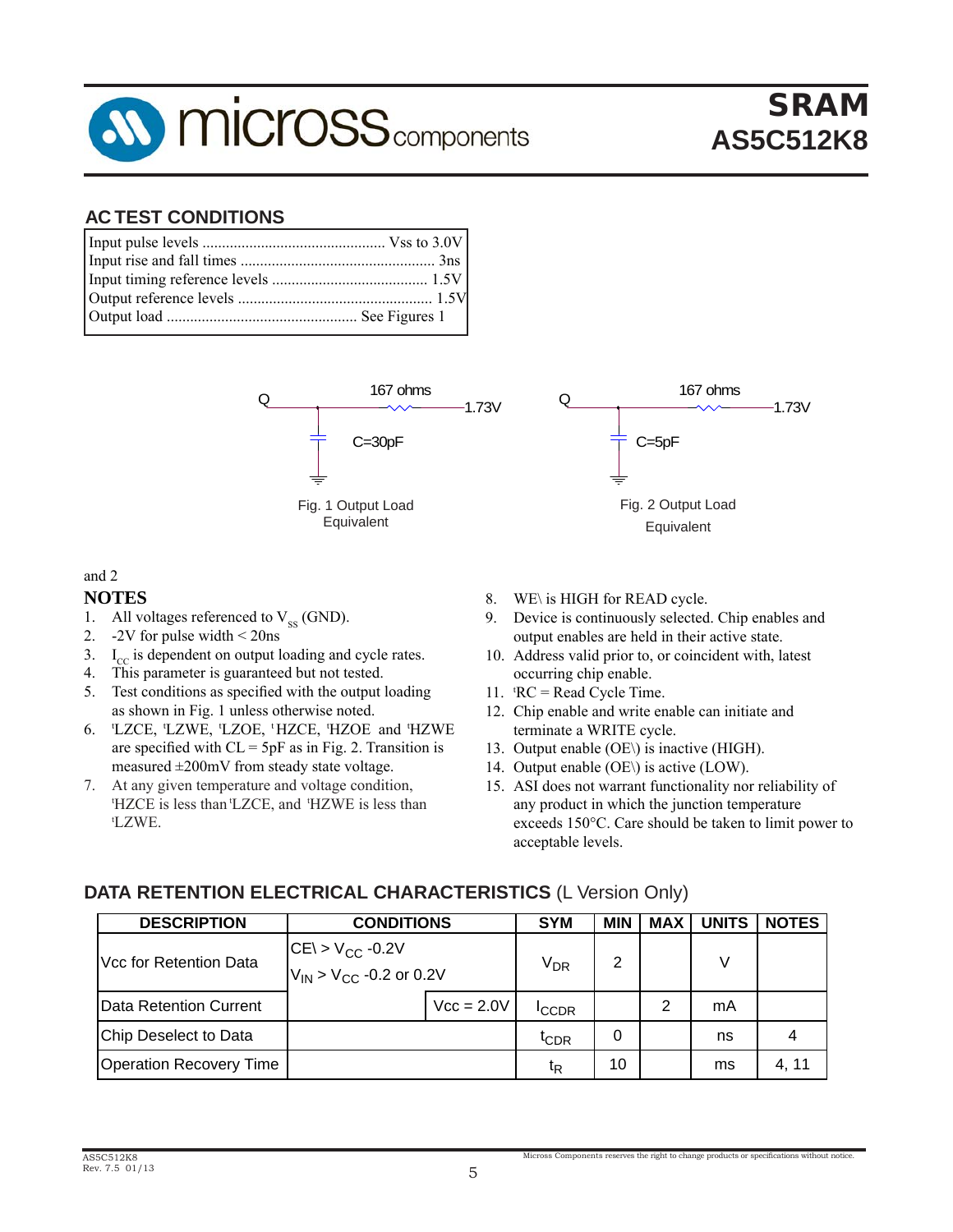

### **LOW V<sub>cc</sub> DATA RETENTION WAVEFORM**

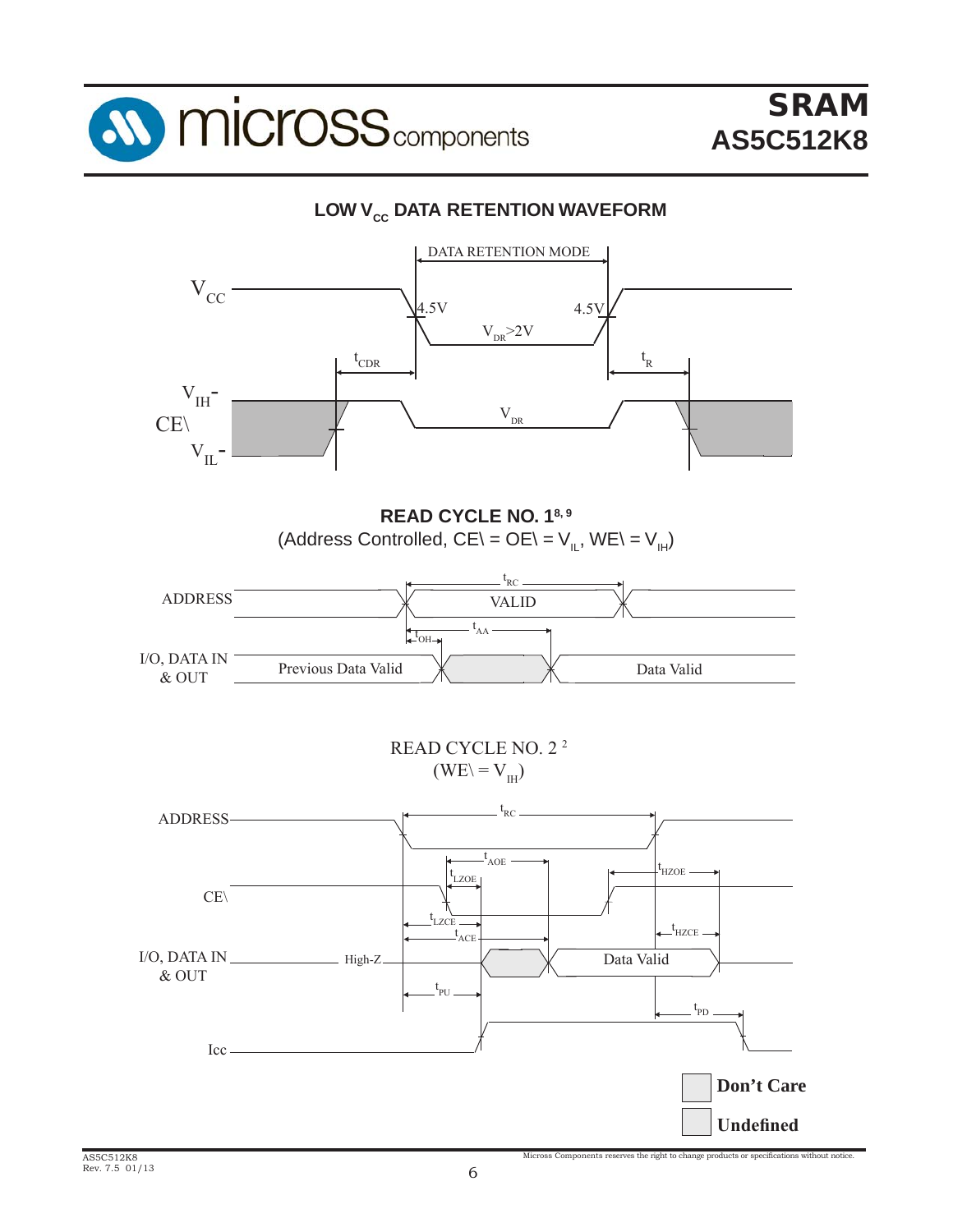



WRITE CYCLE NO. 2<sup>12, 13</sup> (Write Enabled Controlled)

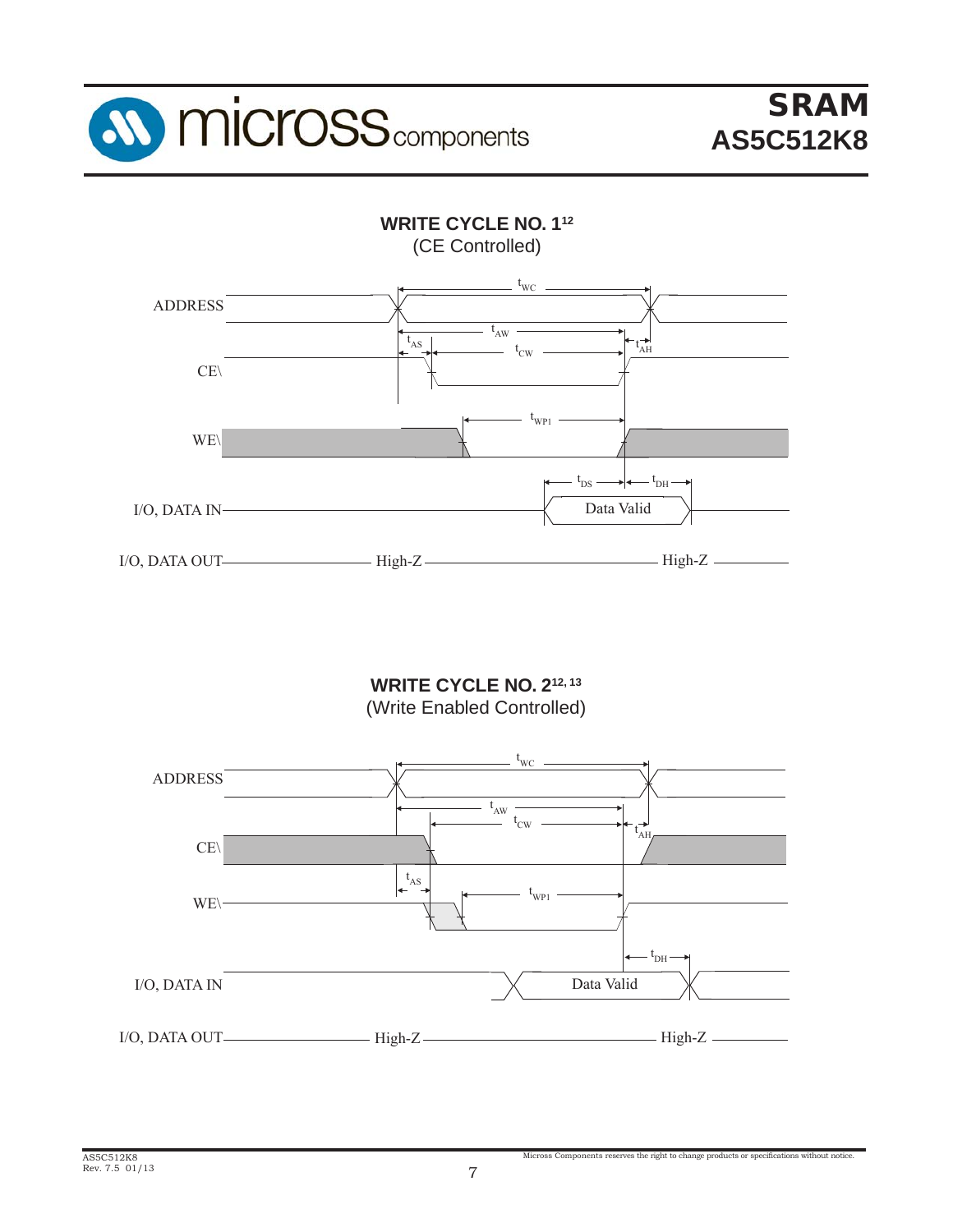

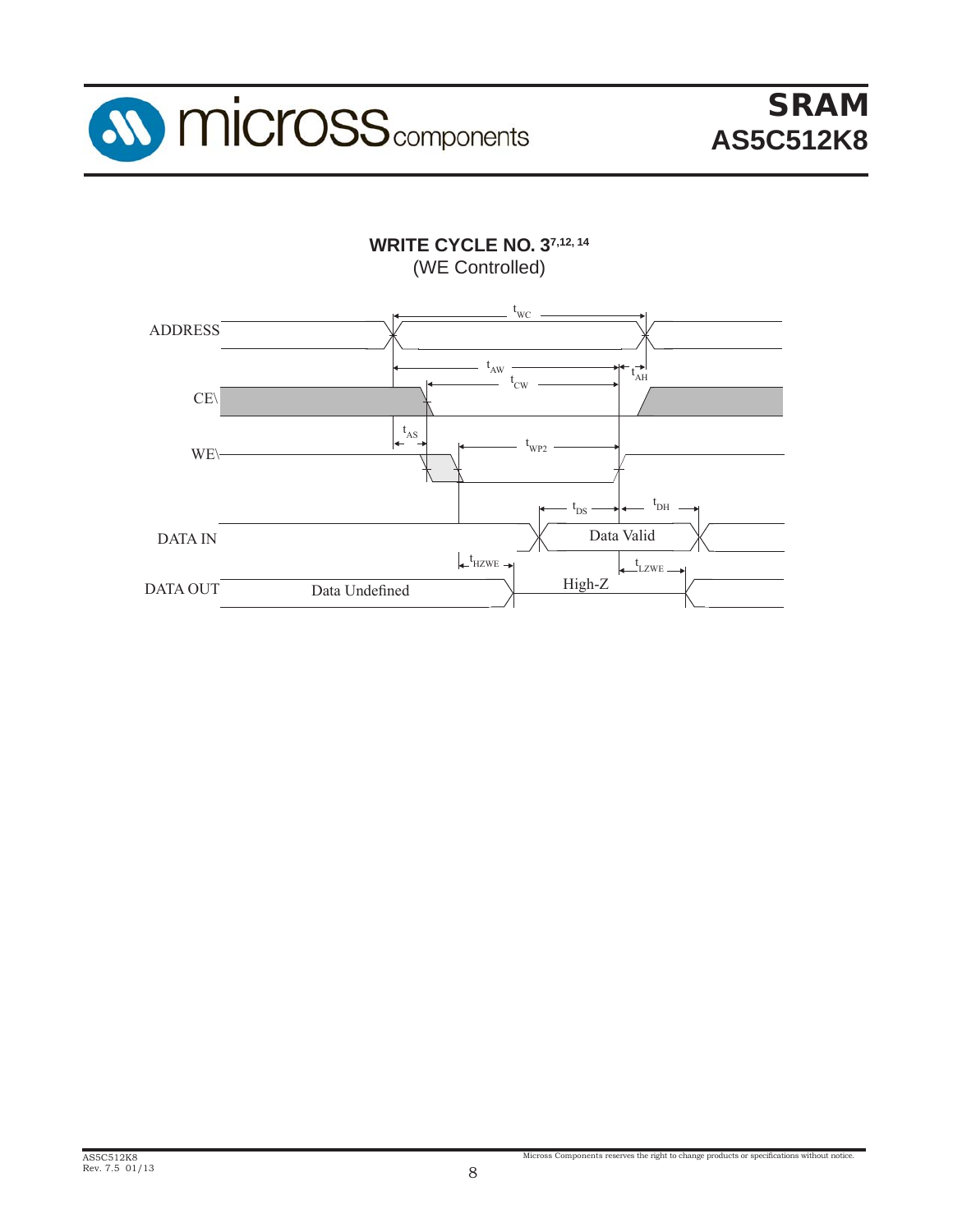

# SRAM **AS5C512K8**

# **MECHANICAL DEFINITIONS**

44-Pin TSOPII (Package Designators DGC & DGCR)



#### **Notes:**

- 1. Controlling dimension: millimieters, unless otherwise specified.
- 2. BSC = Basic lead spacing between centers.
- 3. Dimensions D and E1 do not include mold flash protrusions and should be measured from the bottom of the package.
- 4. Formed leads shall be planar with respect to one another within 0.004 inches at the seating plane.



#### N=44 Leads

| Symbol         |             | <b>Millimeters</b> |             | <b>Inches</b> |  |
|----------------|-------------|--------------------|-------------|---------------|--|
| Ref. Std.      | Min         | <b>Max</b>         | Min         | <b>Max</b>    |  |
| A              |             | 1.20               |             | 0.047         |  |
| A1             | 0.05        | 0.15               | 0.002       | 0.006         |  |
| b              | 0.30        | 0.45               | 0.012       | 0.018         |  |
| C              | 0.12        | 0.21               | 0.005       | 0.008         |  |
| D              | 18.31       | 18.52              | 0.721       | 0.729         |  |
| E <sub>1</sub> | 10.03       | 10.29              | 0.395       | 0.405         |  |
| E              | 11.56       | 11.96              | 0.455       | 0.471         |  |
| e              |             | 0.80 BSC           |             | 0.032 BSC     |  |
| L              | 0.41        | 0.60               | 0.016       | 0.024         |  |
| ZD             |             | 0.81 REF           |             | 0.032 REF     |  |
| $\alpha$       | $0^{\circ}$ | $5^\circ$          | $0^{\circ}$ | $5^\circ$     |  |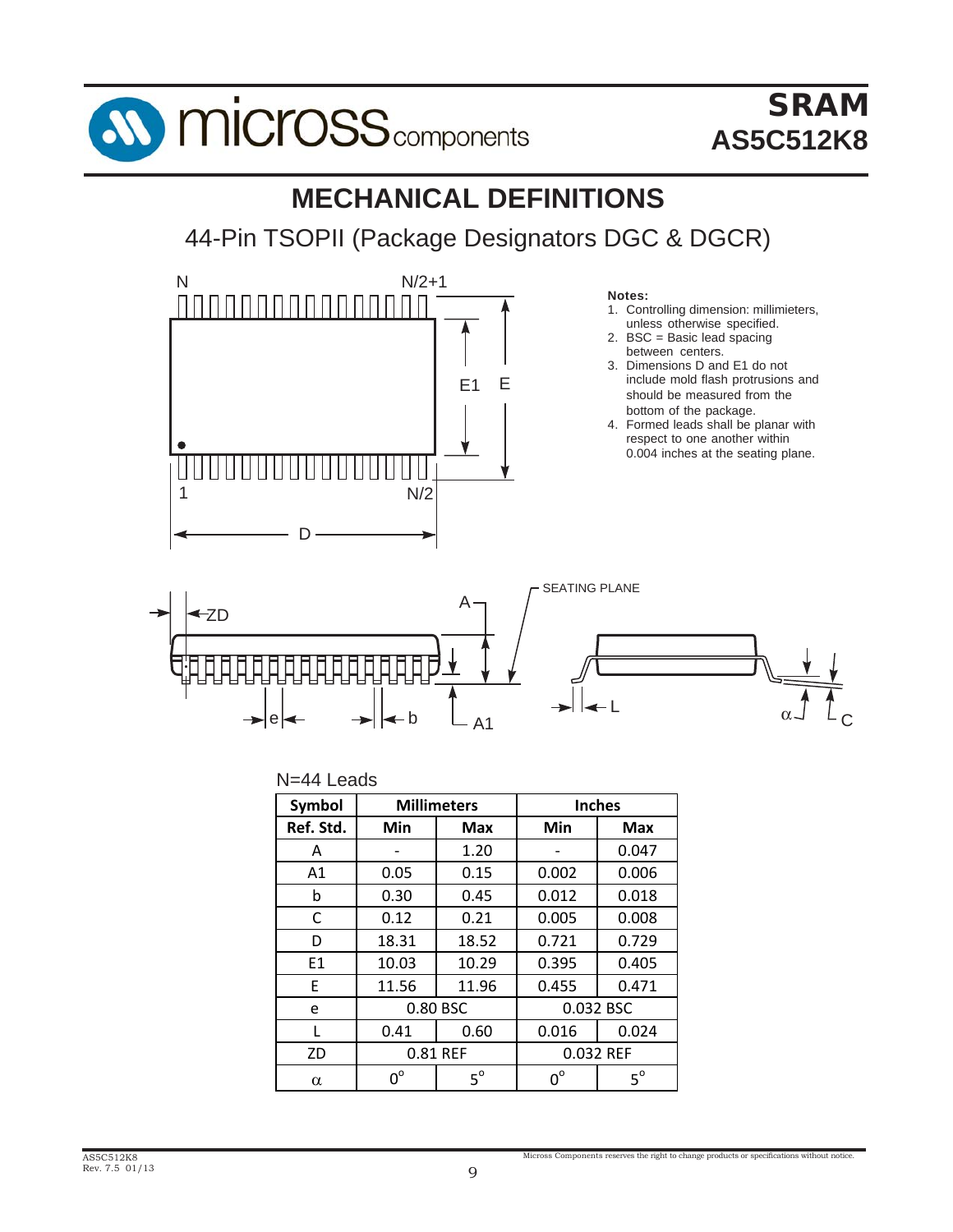

# **MECHANICAL DEFINITIONS\***

Micross Case #210 (Package Designator EC) **SMD 5962-95600, Case Outline N**



|                | <b>SMD SPECIFICATIONS</b> |            |  |  |  |  |  |  |
|----------------|---------------------------|------------|--|--|--|--|--|--|
| <b>SYMBOL</b>  | <b>MIN</b>                | <b>MAX</b> |  |  |  |  |  |  |
| Α              | 0.080                     | 0.100      |  |  |  |  |  |  |
| A1             | 0.054                     | 0.066      |  |  |  |  |  |  |
| В              | 0.022                     | 0.028      |  |  |  |  |  |  |
| n              | 0.910                     | 0.930      |  |  |  |  |  |  |
| D1             | 0.840                     | 0.860      |  |  |  |  |  |  |
| E              | 0.445                     | 0.460      |  |  |  |  |  |  |
| e              |                           | 0.050 BSC  |  |  |  |  |  |  |
|                | 0.100 TYP                 |            |  |  |  |  |  |  |
| $\overline{2}$ | 0.115                     | 0.135      |  |  |  |  |  |  |
| P              |                           | 0.006      |  |  |  |  |  |  |
| R              | 0.009 TYP                 |            |  |  |  |  |  |  |

*\*All measurements are in inches.*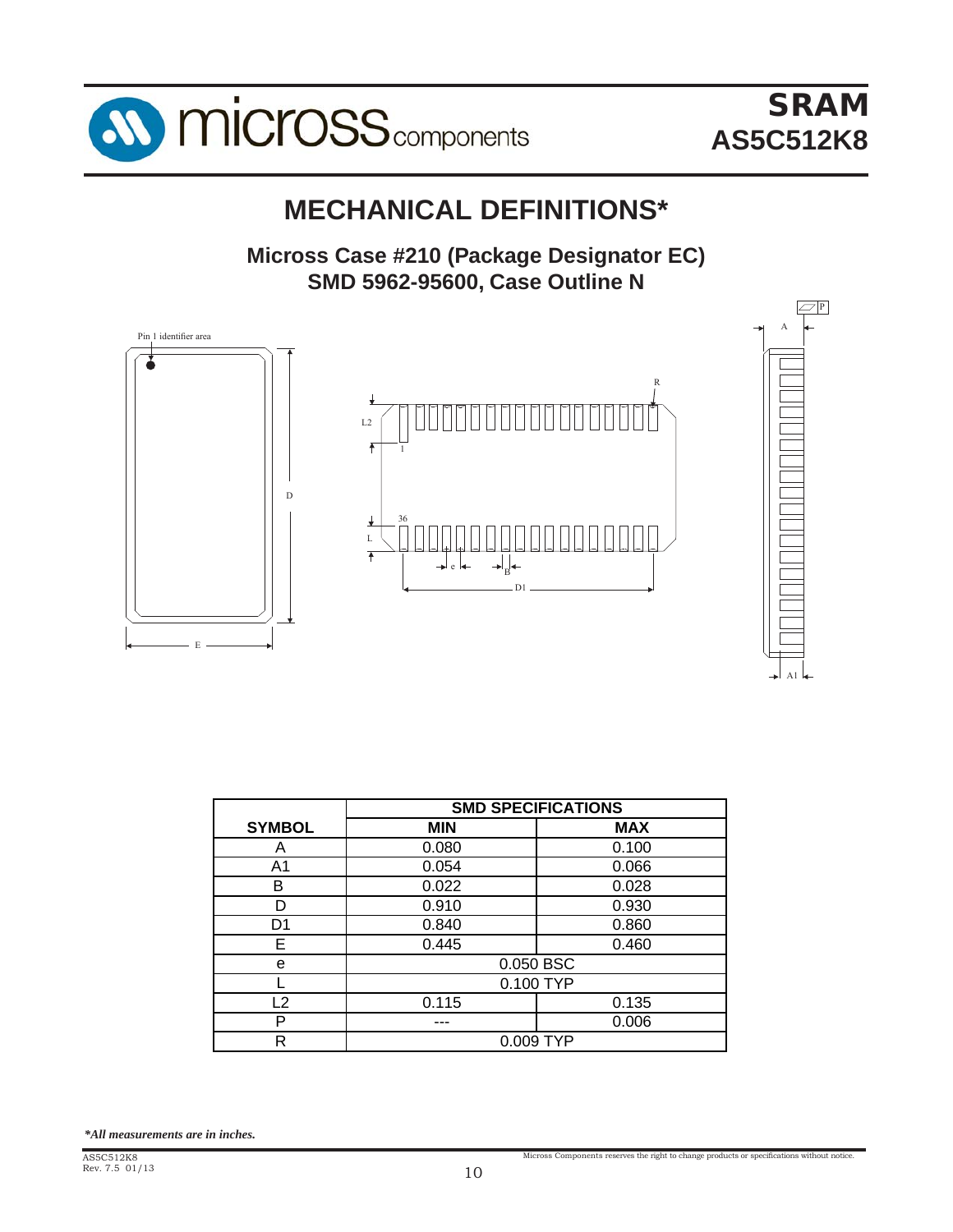

SRAM SRAM **AS5C512K8 AS5C512K8**

# **MECHANICAL DEFINITIONS\* MECHANICAL DEFINITIONS\***

Micross Case #307 (Package Designator F) SMD 5962-95600, Case Outline T SMD 5962-95600, Case Outline T



|                | <b>SMD SPECIFICATIONS</b> |            |  |
|----------------|---------------------------|------------|--|
| <b>SYMBOL</b>  | <b>MIN</b>                | <b>MAX</b> |  |
| Α              | 0.096                     | 0.125      |  |
| b              | 0.015                     | 0.022      |  |
| С              | 0.003                     | 0.009      |  |
|                | 0.910                     | 0.930      |  |
| D1             | 0.840                     | 0.860      |  |
| E              | 0.505                     | 0.515      |  |
| E <sub>2</sub> | 0.385                     | 0.397      |  |
| e              | 0.050 BSC                 |            |  |
|                | 0.250                     | 0.370      |  |
|                | 0.020                     | 0.045      |  |

*\*All measurements are in inches. \*All measurements are in inches.*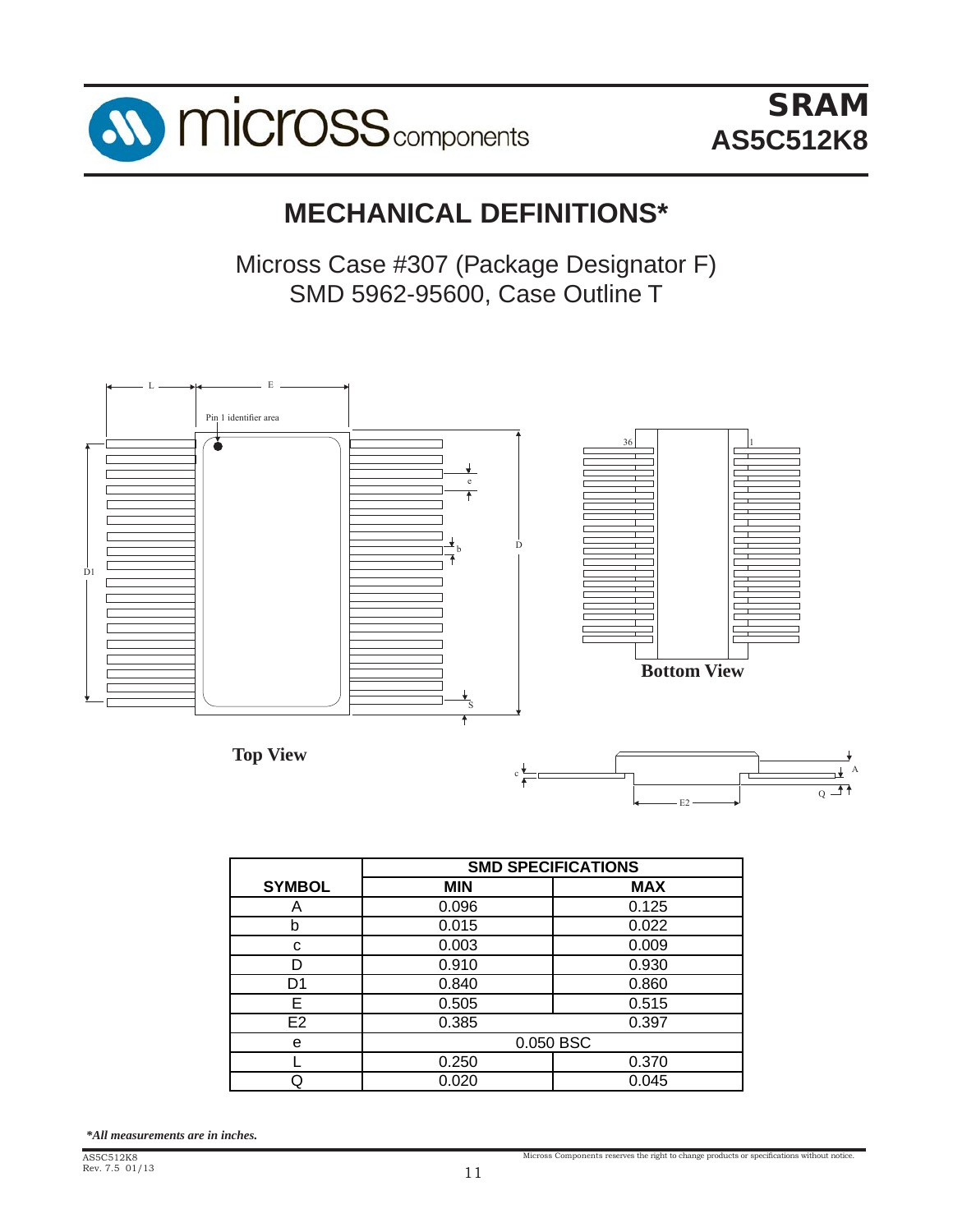

# **MECHANICAL DEFINITIONS\***

Micross Case Package Designator: SOJ SMD 5962-95600, Case Outline M





| Symbol         |         | Millimeters |          | Inches   |
|----------------|---------|-------------|----------|----------|
|                | Min     | Max         | Min      | Max      |
| Α              | 2.92    | 3.68        | .115     | .145     |
| A <sub>1</sub> | .63     | 1.14        | .025     | .045     |
| b              | 0.38    | 0.51        | .015     | .020     |
| C              | 0.15    | 0.30        | .006     | .012     |
| D              | 23.39   | 23.85       | .921     | .939     |
| D <sub>2</sub> | 21.46   | 21.71       | .845     | .855     |
| E              | 10.54   | 10.92       | .415     | .430     |
| е              |         | 1.27 BSC    |          | .050 BSC |
| eA             | 9.42    | 9.83        | .371     | .387     |
| R              | .76 TYP |             | .030 TYP |          |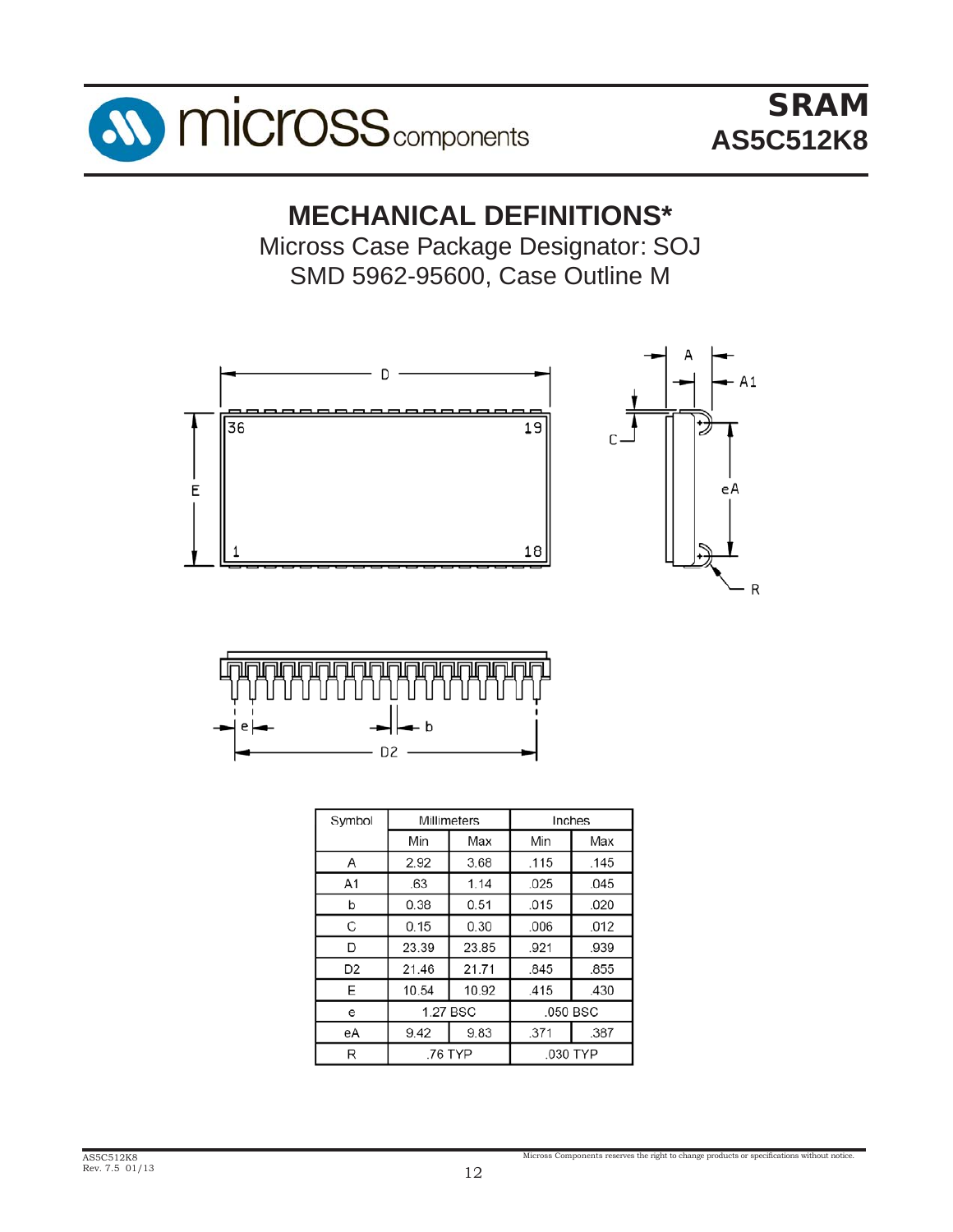

# **MECHANICAL DEFINITIONS\* MECHANICAL DEFINITIONS\***

Micross Case #503 (Package Designator ECJ) SMD 5962-95600, Case Outline M SMD 5962-95600, Case Outline M



|                         | <b>SMD SPECIFICATIONS</b> |            |  |
|-------------------------|---------------------------|------------|--|
| <b>SYMBOL</b>           | <b>MIN</b>                | <b>MAX</b> |  |
| A                       | 0.140                     | 0.160      |  |
| A1                      | 0.054                     | 0.075      |  |
| A2                      | 0.025                     | 0.063      |  |
| b                       | 0.019                     | 0.028      |  |
| D                       | 0.910                     | 0.939      |  |
| D <sub>1</sub>          | 0.840                     | 0.860      |  |
| Е                       | 0.434                     | 0.460      |  |
| E <sub>2</sub>          | 0.374                     | 0.410      |  |
| е                       |                           | 0.050 BSC  |  |
|                         | 0.050                     | 0.070      |  |
| $\overline{\mathbf{2}}$ | 0.115                     | 0.135      |  |
| P                       |                           | 0.004      |  |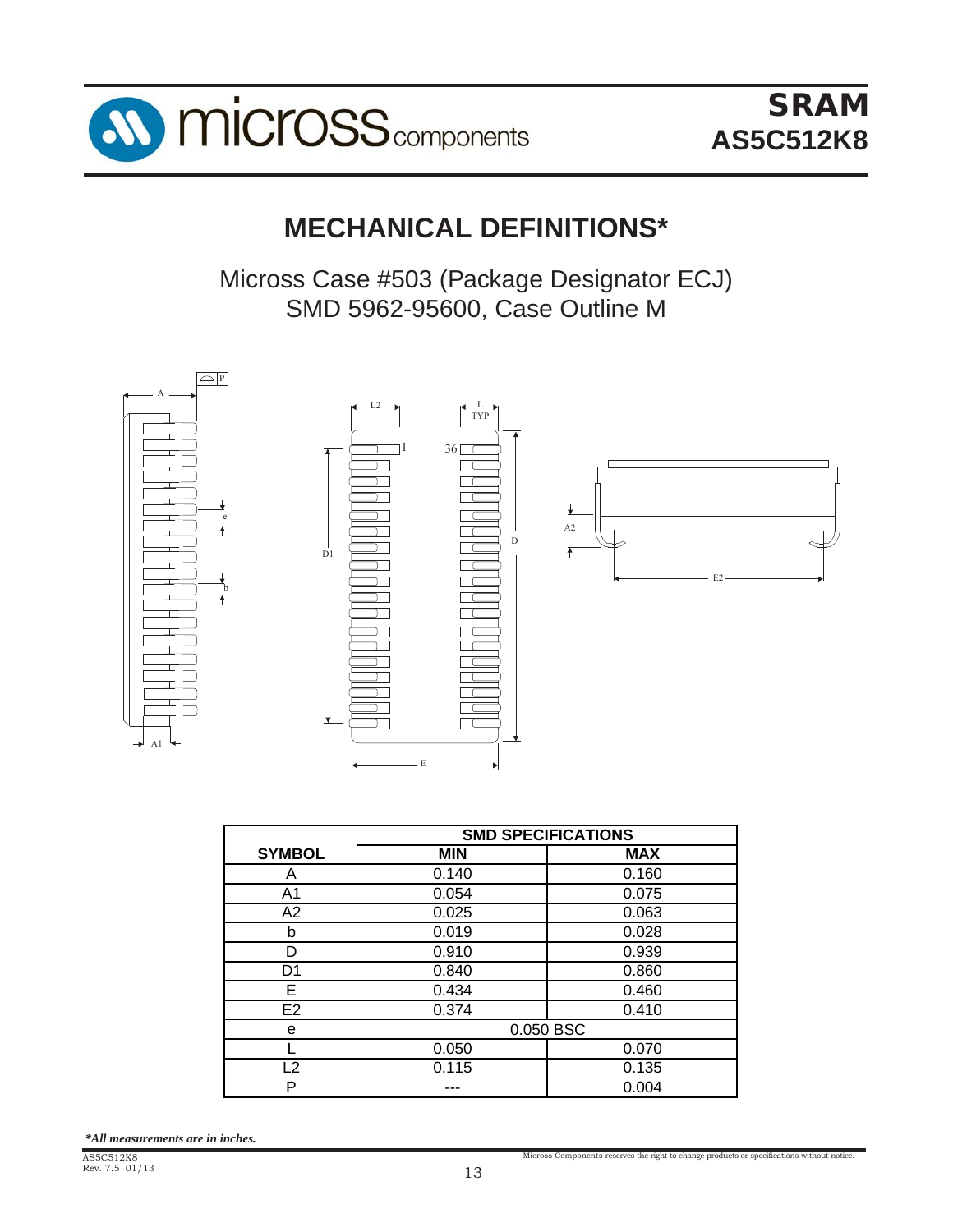

**AS5C512K8**

# **MECHANICAL DEFINITIONS\***

Micross Case #903 (Package Designator DJ)

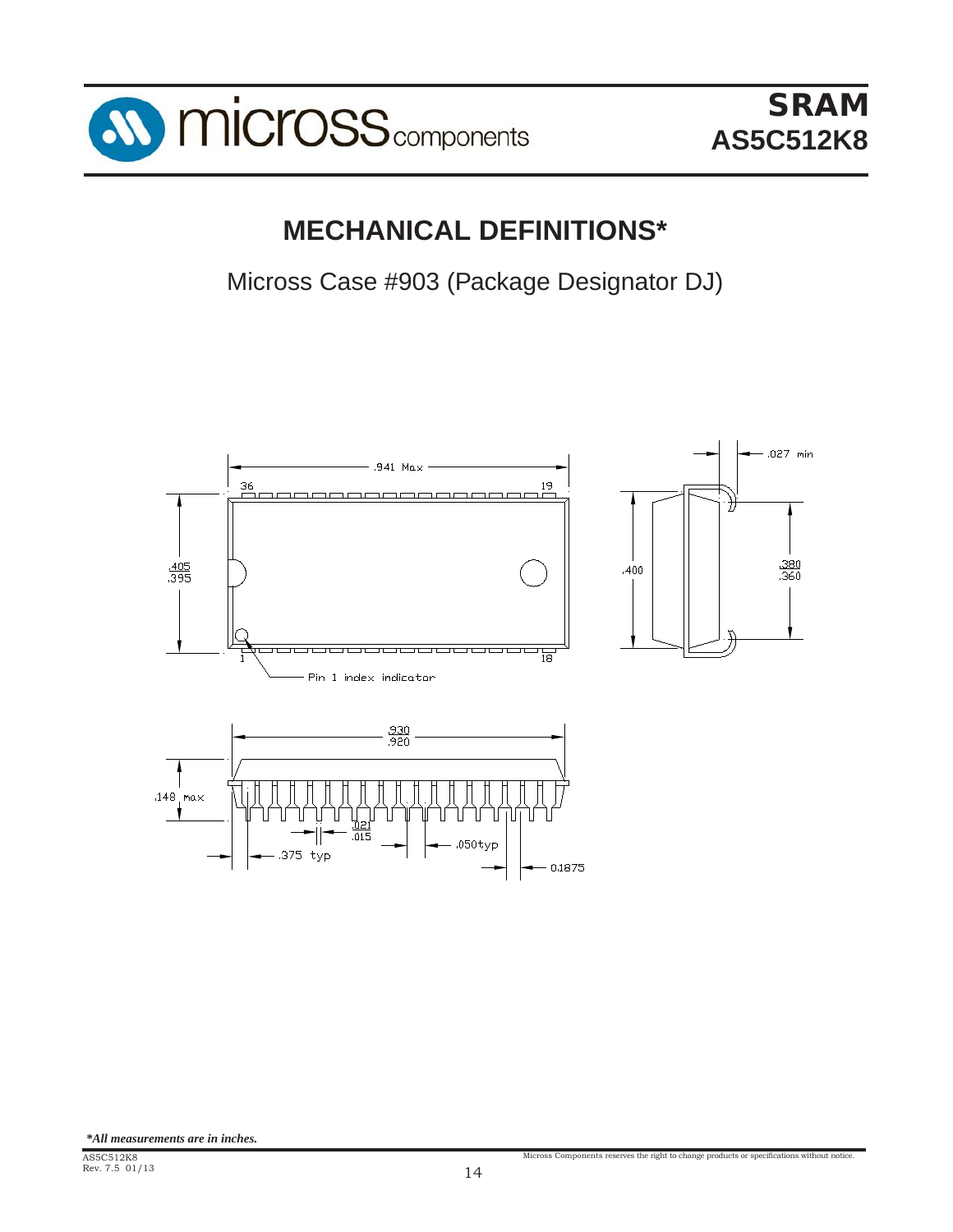

# **ORDERING INFORMATION**

| 36-Pin Ceramic Flat Pack         |  |
|----------------------------------|--|
| <b>EXAMPLE: AS5C512K8F-25/XT</b> |  |
| $B = 1.5$                        |  |

| <b>Device Number</b> | Package<br>Type | <b>Speed</b><br>ns | Options** | <b>Process</b> | <b>Device Number</b> | Package<br>Type | <b>Speed</b><br>ns | Options** | Proc |
|----------------------|-----------------|--------------------|-----------|----------------|----------------------|-----------------|--------------------|-----------|------|
| AS5C512K8            |                 | $-12$              |           |                | AS5C512K8            | SOJ [ECJ]       | $-12$              |           |      |
| AS5C512K8            |                 | $-15$              |           |                | AS5C512K8            | SOJ [ECJ]       | -15                |           |      |
| AS5C512K8            |                 | $-17$              |           |                | AS5C512K8            | SOJ [ECJ]       | $-17$              |           |      |
| AS5C512K8            |                 | $-20$              |           |                | AS5C512K8            | SOJ [ECJ]       | $-20$              |           |      |
| AS5C512K8            |                 | $-25$              |           |                | AS5C512K8            | SOJ [ECJ]       | $-25$              |           |      |
| AS5C512K8            |                 | $-30$              |           |                | AS5C512K8            | SOJ [ECJ]       | $-30$              |           |      |
| AS5C512K8            |                 | $-45$              |           |                | AS5C512K8            | SOJ [ECJ]       | $-45$              |           |      |

**36-Pin CLCC 36-Pin Plastic SOJ EXAMPLE:** AS5C512K8EC-35/XT

**Device Number Package**

| <b>Device Number</b> | Package<br>Type | <b>Speed</b><br>ns | Options** | <b>Process</b> | <b>Device Number</b> | Package<br><b>Type</b> | <b>Speed</b><br>ns | Options** | Proc |
|----------------------|-----------------|--------------------|-----------|----------------|----------------------|------------------------|--------------------|-----------|------|
| AS5C512K8            | ЕC              | $-12$              |           |                | AS5C512K8            | $DJ^*$                 | $-12$              |           |      |
| AS5C512K8            | ЕC              | $-15$              |           |                | AS5C512K8            | $DJ^*$                 | $-15$              |           |      |
| AS5C512K8            | ЕC              | $-17$              |           |                | AS5C512K8            | $DJ^*$                 | $-17$              |           |      |
| AS5C512K8            | EC              | $-20$              |           |                | AS5C512K8            | $DJ^*$                 | $-20$              |           |      |
| AS5C512K8            | EC.             | $-25$              |           |                | AS5C512K8            | $DJ^*$                 | $-25$              |           |      |
| AS5C512K8            | ЕC              | $-30$              |           |                | AS5C512K8            | $DJ^*$                 | $-30$              |           |      |
| AS5C512K8            | ЕC              | $-45$              |           |                | AS5C512K8            | $DJ^*$                 | $-45$              |           |      |

#### **36-Pin Ceramic Flat Pack 36-Pin Ceramic SOJ Package EXAMPLE:** AS5C512K8ECJ-15/IT

| <b>Device Number</b> | Package<br><b>Type</b> | <b>Speed</b><br>ns | Options** | <b>Process</b> |
|----------------------|------------------------|--------------------|-----------|----------------|
| AS5C512K8            | SOJ [ECJ]              | $-12$              |           | /*             |
| AS5C512K8            | SOJ [ECJ]              | $-15$              |           | /*             |
| AS5C512K8            | SOJ [ECJ]              | $-17$              |           | /*             |
| AS5C512K8            | <b>SOJ [ECJ]</b>       | $-20$              |           | /*             |
| AS5C512K8            | SOJ [ECJ]              | $-25$              |           | /*             |
| AS5C512K8            | SOJ [ECJ]              | $-30$              |           | /*             |
| AS5C512K8            | <b>SOJ [ECJ]</b>       | $-45$              |           | 1÷             |

\*Consult Factory for ECJ package option, SOJ is new standard.

## **EXAMPLE:** AS5C512K8DJ-20/XT

| <b>Device Number</b> | Package<br><b>Type</b> | <b>Speed</b><br>ns | Options** | <b>Process</b> |
|----------------------|------------------------|--------------------|-----------|----------------|
| AS5C512K8            | DJ <sup>+</sup>        | $-12$              |           | /*             |
| AS5C512K8            | $DJ^*$                 | $-15$              |           | /*             |
| AS5C512K8            | DJ <sup>+</sup>        | $-17$              |           | /*             |
| AS5C512K8            | DJ <sup>+</sup>        | $-20$              |           | 1*             |
| AS5C512K8            | DJ*                    | $-25$              |           | /*             |
| AS5C512K8            | DJ <sup>+</sup>        | $-30$              |           | /*             |
| AS5C512K8            | יו ח                   | $-45$              |           |                |

+Lead Free (Pb finish is also available, consult factory)

#### **44-Pin TSOPII - Sn/Pb Lead Finish 44-Pin TSOPII - RoHS Compliant - NiPdAu Lead Finish EXAMPLE: AS5C512K8DGCR-12/IT**

| evice Number | Package<br>$\mathsf{Type}$ | Speed<br>ns | <b>Process</b> | <b>Device Number</b> | Package<br>$T$ vpe | <b>Speed</b><br>ns | <b>Process</b> |
|--------------|----------------------------|-------------|----------------|----------------------|--------------------|--------------------|----------------|
| AS5C512K8    | DGC                        | $-12$       |                | AS5C512K8            | DGCR               | $-12$              |                |
| AS5C512K8    | DGC                        | -15         |                | AS5C512K8            | DGCR               | $-15$              |                |

C to  $+85^{\circ}$ C

C to  $+125$ <sup>o</sup>C

C to  $+125$ <sup>o</sup>C

Micross Components reserves the right to change products or specifications without notice.

### **\*AVAILABLE PROCESSES**

 $IT = Industrial Temperature Range$  $XT = Extended Temperature Range$  $883C =$  Full Military Processing

### **\*\*OPTIONS DEFINTIONS**

 $L = 2V$  Data Retention / Low Power (Consult Factory)

\*\* L Version is not currently an available option for parts in DGC & DGCR package.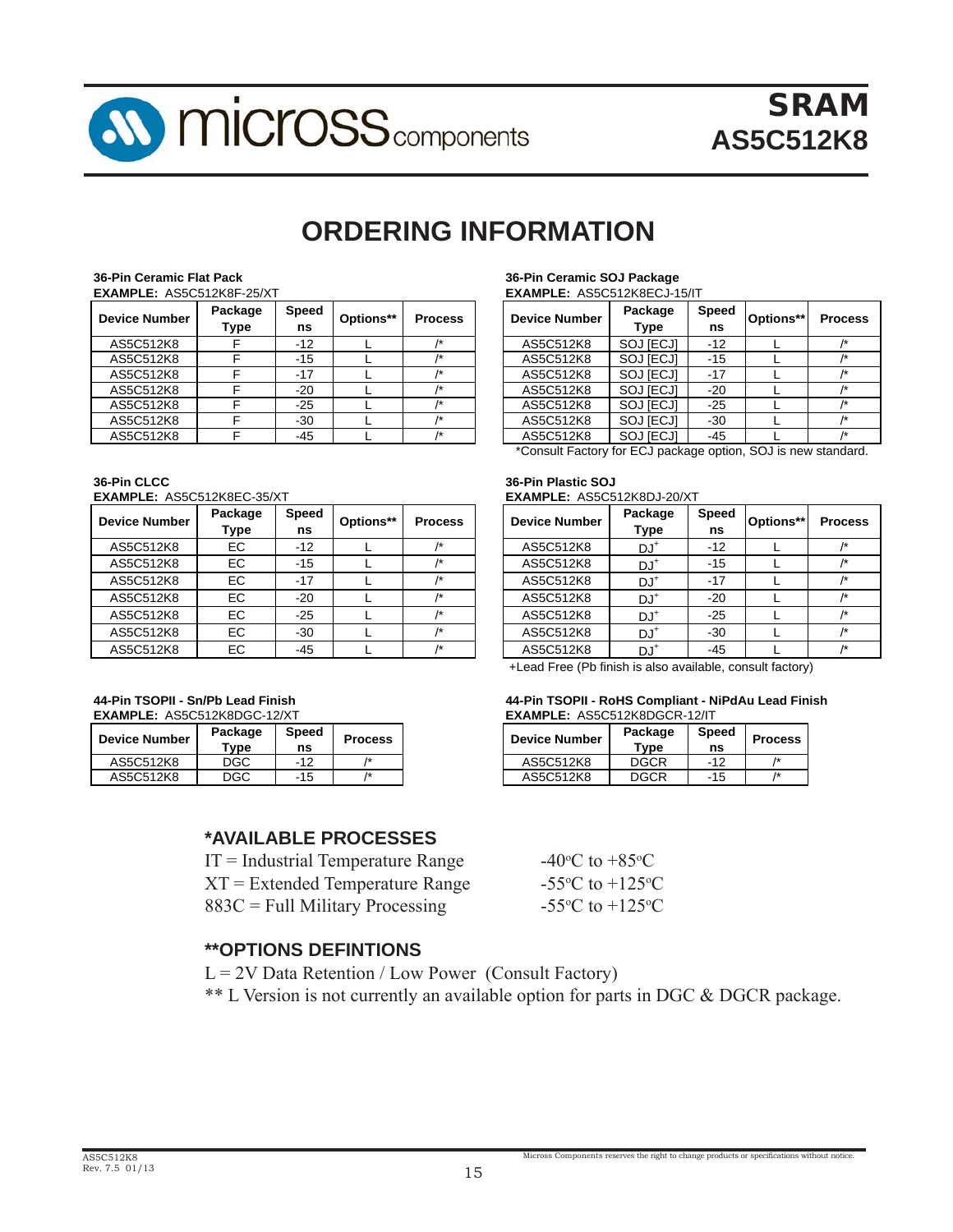

# SRAM **AS5C512K8**

# **MICROSS TO DSCC PART NUMBER CROSS REFERENCE FOR SMD 5962-95600\***

#### **Micross Package Designator EC Micross Package Designator ECJ**

#### **Micross Part # SMD Part # Micross Part # SMD Part #** AS5C512K8EC-12L 5962-9560015QNA AS5C512K8ECJ-12L 5962-9560015QMA AS5C512K8EC-12L 5962-9560016QNA AS5C512K8ECJ-12L 5962-9560016QMA AS5C512K8EC-15 5962-9560014QNA AS5C512K8ECJ-15 5962-9560014QMA AS5C512K8EC-15L 5962-9560013QNA AS5C512K8ECJ-15L 5962-9560013QMA AS5C512K8EC-20L 5962-9560012QNA AS5C512K8ECJ-20L 5962-9560012QMA AS5C512K8EC-25L 5962-9560011QNA AS5C512K8ECJ-25L 5962-9560011QMA AS5C512K8EC-35L 5962-9560010QNA AS5C512K8ECJ-35L 5962-9560010QMA AS5C512K8EC-45L 5962-9560009QNA AS5C512K8ECJ-45L 5962-9560009QMA AS5C512K8EC-20 5962-9560004MNA AS5C512K8ECJ-20 5962-9560004MMA AS5C512K8EC-20L 5962-9560008MNA AS5C512K8ECJ-20L 5962-9560008MMA AS5C512K8EC-25 5962-9560003MNA AS5C512K8ECJ-25 5962-9560003MMA AS5C512K8EC-25L 5962-9560007MNA AS5C512K8ECJ-25L 5962-9560007MMA AS5C512K8EC-35 5962-9560002MNA AS5C512K8ECJ-35 5962-9560002MMA AS5C512K8EC-35L 5962-9560006MNA AS5C512K8ECJ-35L 5962-9560006MMA AS5C512K8EC-45 5962-9560001MNA AS5C512K8ECJ-45 5962-9560001MMA AS5C512K8EC-45L 5962-9560005MNA AS5C512K8ECJ-45L 5962-9560005MMA

#### **Micross Package Designator F**

| Micross Part # | <b>SMD Part #</b> |
|----------------|-------------------|
| AS5C512K8F-12L | 5962-9560015QTA   |
| AS5C512K8F-12L | 5962-9560016QTA   |
| AS5C512K8F-15  | 5962-9560014QTA   |
| AS5C512K8F-15L | 5962-9560013QTA   |
| AS5C512K8F-20L | 5962-9560012QTA   |
| AS5C512K8F-25L | 5962-9560011QTA   |
| AS5C512K8F-35L | 5962-9560010QTA   |
| AS5C512K8F-45L | 5962-9560009QTA   |
|                |                   |
| AS5C512K8F-20  | 5962-9560004MTA   |
| AS5C512K8F-20L | 5962-9560008MTA   |
| AS5C512K8F-25  | 5962-9560003MTA   |
| AS5C512K8F-25L | 5962-9560007MTA   |
| AS5C512K8F-35  | 5962-9560002MTA   |
| AS5C512K8F-35L | 5962-9560006MTA   |
| AS5C512K8F-45  | 5962-9560001MTA   |
| AS5C512K8F-45L | 5962-9560005MTA   |

*\* Micross part number is for reference only. Orders received referencing the SMD part number will be processed per the SMD.*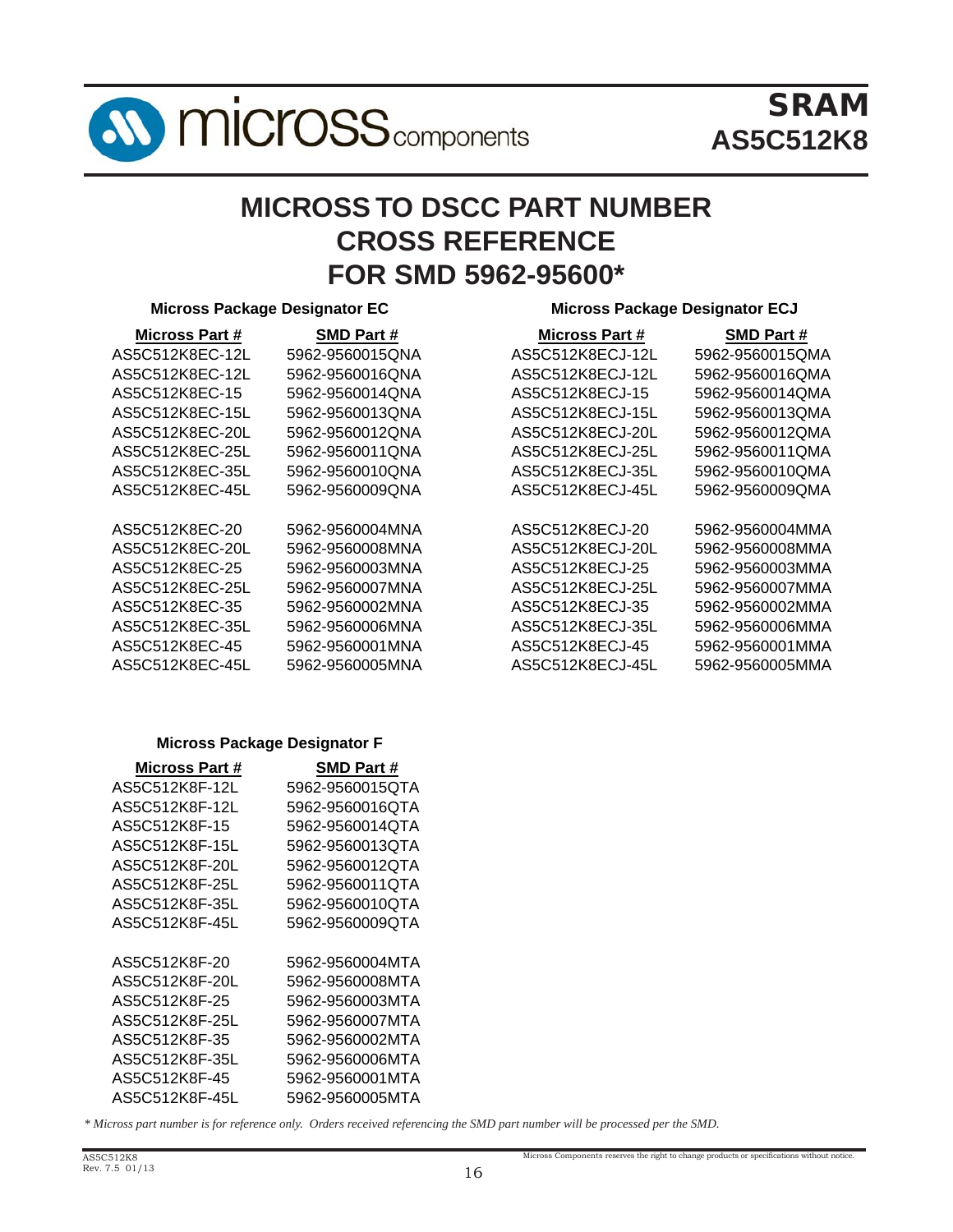

# **MICROSS TO DSCC PART NUMBER CROSS REFERENCE FOR SMD 5962-95613\***

**Micross Package Designator EC Micross Package Designator ECJ**

| <b>Micross Part #</b> | <b>SMD Part#</b> | <b>Micross Part #</b> | <b>SMD Part#</b> |
|-----------------------|------------------|-----------------------|------------------|
| AS5C512K8EC-12/H      | 5962-9561329HNA  | AS5C512K8ECJ-12/H     | 5962-9561329HZA  |
| AS5C512K8EC-12L/H     | 5962-9561328HNA  | AS5C512K8ECJ-12L/H    | 5962-9561328HZA  |
| AS5C512K8EC-15/H      | 5962-9561314HNA  | AS5C512K8ECJ-15/H     | 5962-9561314HZA  |
| AS5C512K8EC-17/H      | 5962-9561310HNA  | AS5C512K8ECJ-17/H     | 5962-9561310HZA  |
| AS5C512K8EC-17L/H     | 5962-9561324HNA  | AS5C512K8ECJ-17L/H    | 5962-9561324HZA  |
| AS5C512K8EC-20/H      | 5962-9561309HNA  | AS5C512K8ECJ-20/H     | 5962-9561309HZA  |
| AS5C512K8EC-20L/H     | 5962-9561323HNA  | AS5C512K8ECJ-20L/H    | 5962-9561323HZA  |
| AS5C512K8EC-25/H      | 5962-9561308HNA  | AS5C512K8ECJ-25/H     | 5962-9561308HZA  |
| AS5C512K8EC-25/H      | 5962-9561313HNA  | AS5C512K8ECJ-25/H     | 5962-9561313HZA  |
| AS5C512K8EC-25L/H     | 5962-9561322HNA  | AS5C512K8ECJ-25L/H    | 5962-9561322HZA  |
| AS5C512K8EC-25L/H     | 5962-9561327HNA  | AS5C512K8ECJ-25L/H    | 5962-9561327HZA  |
| AS5C512K8EC-35/H      | 5962-9561307HNA  | AS5C512K8ECJ-35/H     | 5962-9561307HZA  |
| AS5C512K8EC-35/H      | 5962-9561312HNA  | AS5C512K8ECJ-35/H     | 5962-9561312HZA  |
| AS5C512K8EC-35L/H     | 5962-9561321HNA  | AS5C512K8ECJ-35L/H    | 5962-9561321HZA  |
| AS5C512K8EC-35L/H     | 5962-9561326HNA  | AS5C512K8ECJ-35L/H    | 5962-9561326HZA  |
| AS5C512K8EC-45/H      | 5962-9561306HNA  | AS5C512K8ECJ-45/H     | 5962-9561306HZA  |
| AS5C512K8EC-45/H      | 5962-9561311HNA  | AS5C512K8ECJ-45/H     | 5962-9561311HZA  |
| AS5C512K8EC-45L/H     | 5962-9561320HNA  | AS5C512K8ECJ-45L/H    | 5962-9561320HZA  |
| AS5C512K8EC-45L/H     | 5962-9561325HNA  | AS5C512K8ECJ-45L/H    | 5962-9561325HZA  |
| AS5C512K8EC-55/H      | 5962-9561305HNA  | AS5C512K8ECJ-55/H     | 5962-9561305HZA  |
| AS5C512K8EC-55L/H     | 5962-9561319HNA  | AS5C512K8ECJ-55L/H    | 5962-9561319HZA  |
|                       |                  |                       |                  |
| AS5C512K8EC-12/H      | 5962-9561329HNC  | AS5C512K8ECJ-12/H     | 5962-9561329HZC  |
| AS5C512K8EC-12L/H     | 5962-9561328HNC  | AS5C512K8ECJ-12L/H    | 5962-9561328HZC  |
| AS5C512K8EC-15/H      | 5962-9561314HNC  | AS5C512K8ECJ-15/H     | 5962-9561314HZC  |
| AS5C512K8EC-17/H      | 5962-9561310HNC  | AS5C512K8ECJ-17/H     | 5962-9561310HZC  |
| AS5C512K8EC-17L/H     | 5962-9561324HNC  | AS5C512K8ECJ-17L/H    | 5962-9561324HZC  |
| AS5C512K8EC-20/H      | 5962-9561309HNC  | AS5C512K8ECJ-20/H     | 5962-9561309HZC  |
| AS5C512K8EC-20L/H     | 5962-9561323HNC  | AS5C512K8ECJ-20L/H    | 5962-9561323HZC  |
| AS5C512K8EC-25/H      | 5962-9561308HNC  | AS5C512K8ECJ-25/H     | 5962-9561308HZC  |
| AS5C512K8EC-25/H      | 5962-9561313HNC  | AS5C512K8ECJ-25/H     | 5962-9561313HZC  |
| AS5C512K8EC-25L/H     | 5962-9561322HNC  | AS5C512K8ECJ-25L/H    | 5962-9561322HZC  |
| AS5C512K8EC-25L/H     | 5962-9561327HNC  | AS5C512K8ECJ-25L/H    | 5962-9561327HZC  |
| AS5C512K8EC-35/H      | 5962-9561307HNC  | AS5C512K8ECJ-35/H     | 5962-9561307HZC  |
| AS5C512K8EC-35/H      | 5962-9561312HNC  | AS5C512K8ECJ-35/H     | 5962-9561312HZC  |
| AS5C512K8EC-35L/H     | 5962-9561321HNC  | AS5C512K8ECJ-35L/H    | 5962-9561321HZC  |
| AS5C512K8EC-35L/H     | 5962-9561326HNC  | AS5C512K8ECJ-35L/H    | 5962-9561326HZC  |
| AS5C512K8EC-45/H      | 5962-9561306HNC  | AS5C512K8ECJ-45/H     | 5962-9561306HZC  |
| AS5C512K8EC-45/H      | 5962-9561311HNC  | AS5C512K8ECJ-45/H     | 5962-9561311HZC  |
| AS5C512K8EC-45L/H     | 5962-9561320HNC  | AS5C512K8ECJ-45L/H    | 5962-9561320HZC  |
| AS5C512K8EC-45L/H     | 5962-9561325HNC  | AS5C512K8ECJ-45L/H    | 5962-9561325HZC  |
| AS5C512K8EC-55/H      | 5962-9561305HNC  | AS5C512K8ECJ-55/H     | 5962-9561305HZC  |
| AS5C512K8EC-55L/H     | 5962-9561319HNC  | AS5C512K8ECJ-55L/H    | 5962-9561319HZC  |

*\* Micross part number is for reference only. Orders received referencing the SMD part number will be processed per the SMD.*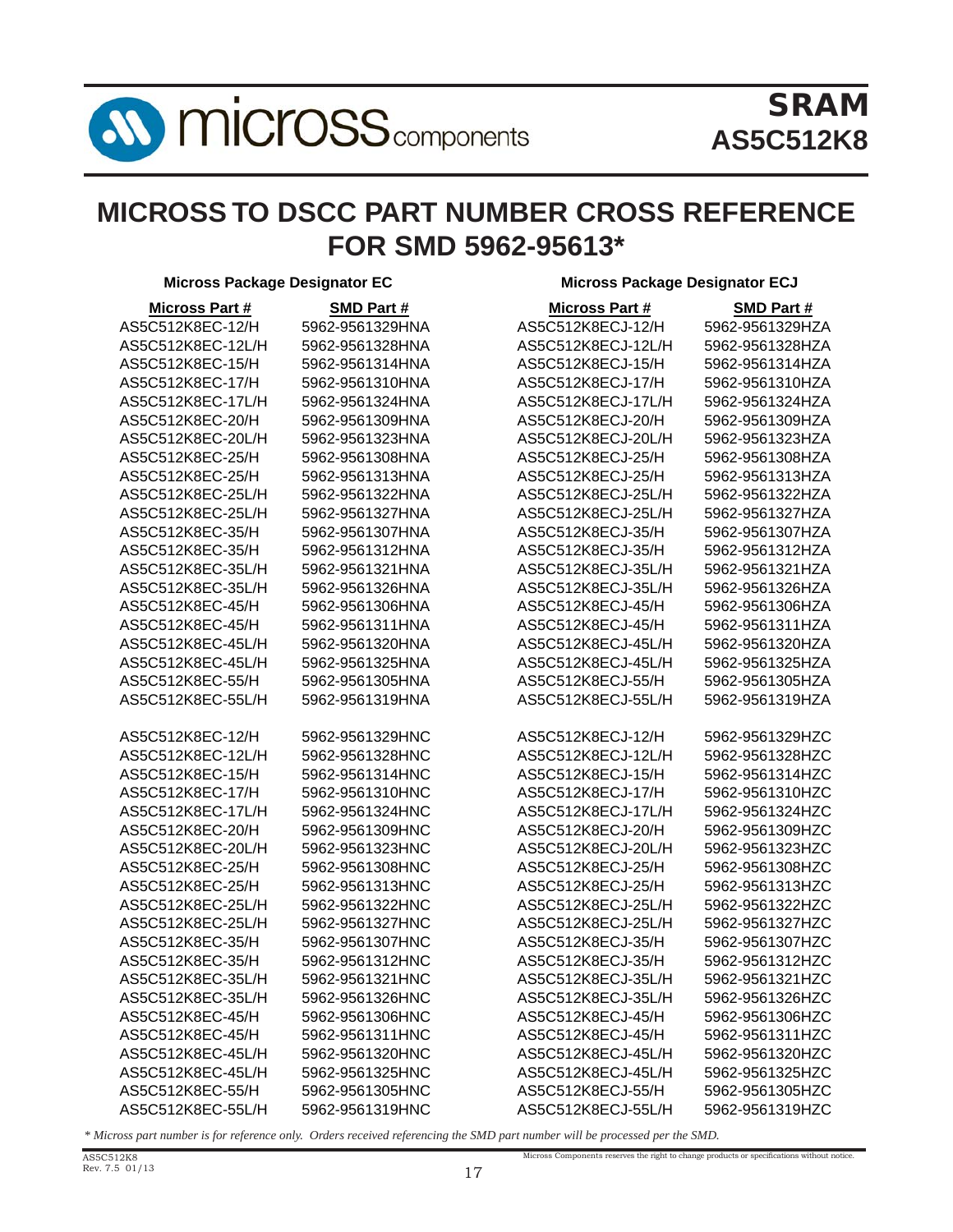**SV MICroSS** components

# **MICROSS TO DSCC PART NUMBER CROSS REFERENCE FOR SMD 5962-95613\***

| <b>Micross Package Designator F</b> |                                    |
|-------------------------------------|------------------------------------|
| <b>Micross Part #</b>               | <b>SMD Part#</b>                   |
| AS5C512K8F-12/H                     | 5962-9561329HUA                    |
| AS5C512K8F-12L/H                    | 5962-9561328HUA                    |
| AS5C512K8F-15/H                     | 5962-9561314HUA                    |
| AS5C512K8F-17/H                     | 5962-9561310HUA                    |
| AS5C512K8F-17L/H                    | 5962-9561324HUA                    |
| AS5C512K8F-20/H                     | 5962-9561309HUA                    |
| AS5C512K8F-20L/H                    | 5962-9561323HUA                    |
| AS5C512K8F-25/H                     | 5962-9561308HUA                    |
| AS5C512K8F-25/H                     | 5962-9561313HUA                    |
| AS5C512K8F-25L/H                    | 5962-9561322HUA                    |
| AS5C512K8F-25L/H                    | 5962-9561327HUA                    |
| AS5C512K8F-35/H                     | 5962-9561307HUA                    |
| AS5C512K8F-35/H                     | 5962-9561312HUA                    |
| AS5C512K8F-35L/H                    | 5962-9561321HUA                    |
| AS5C512K8F-35L/H                    | 5962-9561326HUA                    |
| AS5C512K8F-45/H                     | 5962-9561306HUA                    |
| AS5C512K8F-45/H                     | 5962-9561311HUA                    |
| AS5C512K8F-55/H                     | 5962-9561305HUA                    |
| AS5C512K8F-55L/H                    | 5962-9561319HUA                    |
| AS5C512K8F-45L/H                    | 5962-9561320HUA                    |
| AS5C512K8F-45L/H                    | 5962-9561325HUA                    |
|                                     |                                    |
| AS5C512K8F-12/H                     | 5962-9561329HUC                    |
| AS5C512K8F-12L/H                    | 5962-9561328HUC                    |
| AS5C512K8F-15/H                     | 5962-9561314HUC                    |
| AS5C512K8F-17/H                     | 5962-9561310HUC                    |
| AS5C512K8F-17L/H                    | 5962-9561324HUC                    |
| AS5C512K8F-20/H                     | 5962-9561309HUC                    |
| AS5C512K8F-20L/H                    | 5962-9561323HUC                    |
| AS5C512K8F-25/H                     | 5962-9561308HUC                    |
| AS5C512K8F-25/H                     | 5962-9561313HUC                    |
| AS5C512K8F-25L/H                    | 5962-9561322HUC                    |
| AS5C512K8F-25L/H                    | 5962-9561327HUC                    |
| AS5C512K8F-35/H                     | 5962-9561307HUC                    |
| AS5C512K8F-35/H                     | 5962-9561312HUC                    |
| AS5C512K8F-35L/H                    | 5962-9561321HUC                    |
|                                     |                                    |
| AS5C512K8F-35L/H<br>AS5C512K8F-45/H | 5962-9561326HUC<br>5962-9561306HUC |
| AS5C512K8F-45/H                     | 5962-9561311HUC                    |
|                                     |                                    |
| AS5C512K8F-55/H                     | 5962-9561305HUC                    |
| AS5C512K8F-55L/H                    | 5962-9561319HUC                    |
| AS5C512K8F-45L/H                    | 5962-9561320HUC                    |
| AS5C512K8F-45L/H                    | 5962-9561325HUC                    |

Micross Components reserves the right to change products or specifications without notice. *\* Micross part number is for reference only. Orders received referencing the SMD part number will be processed per the SMD.*